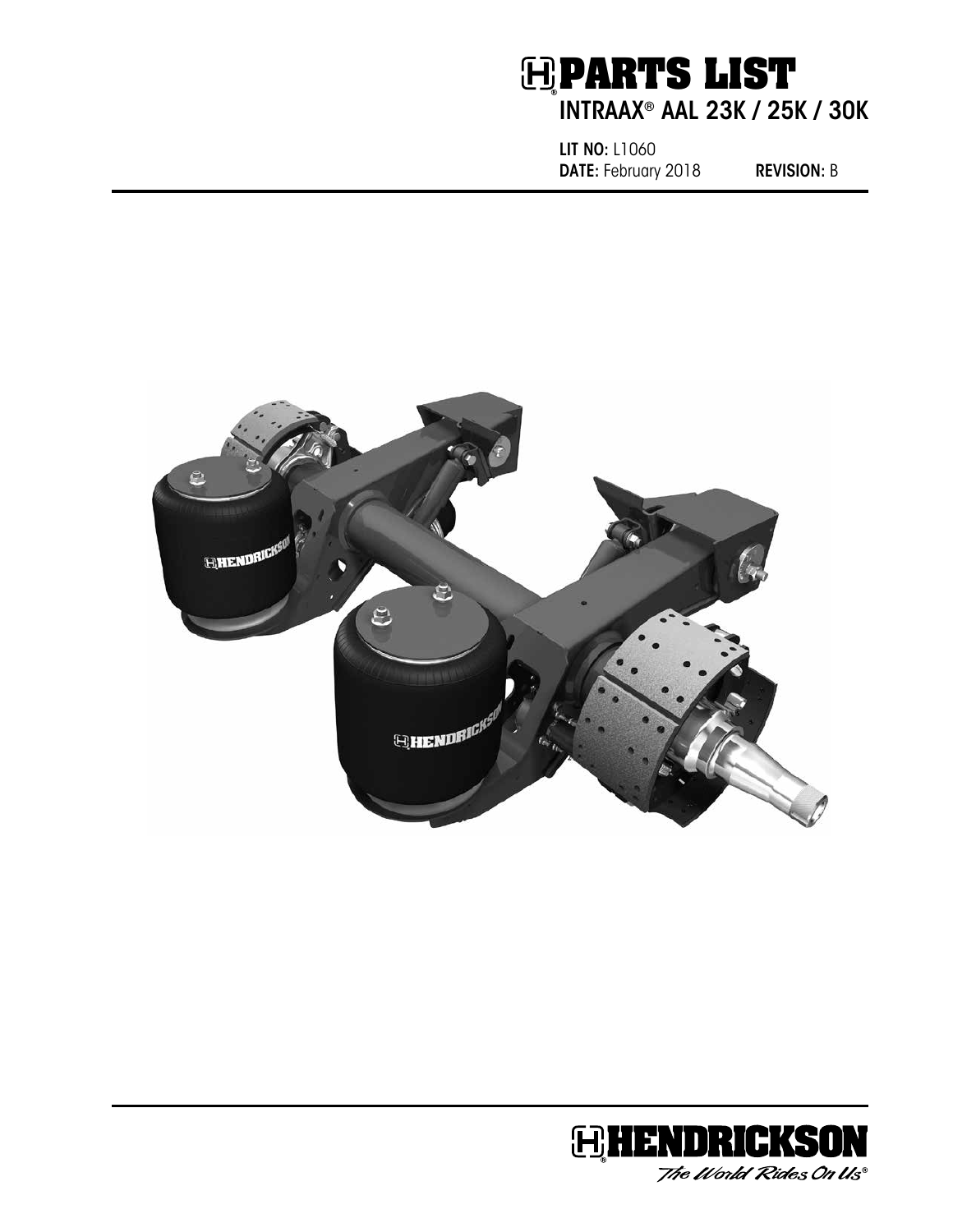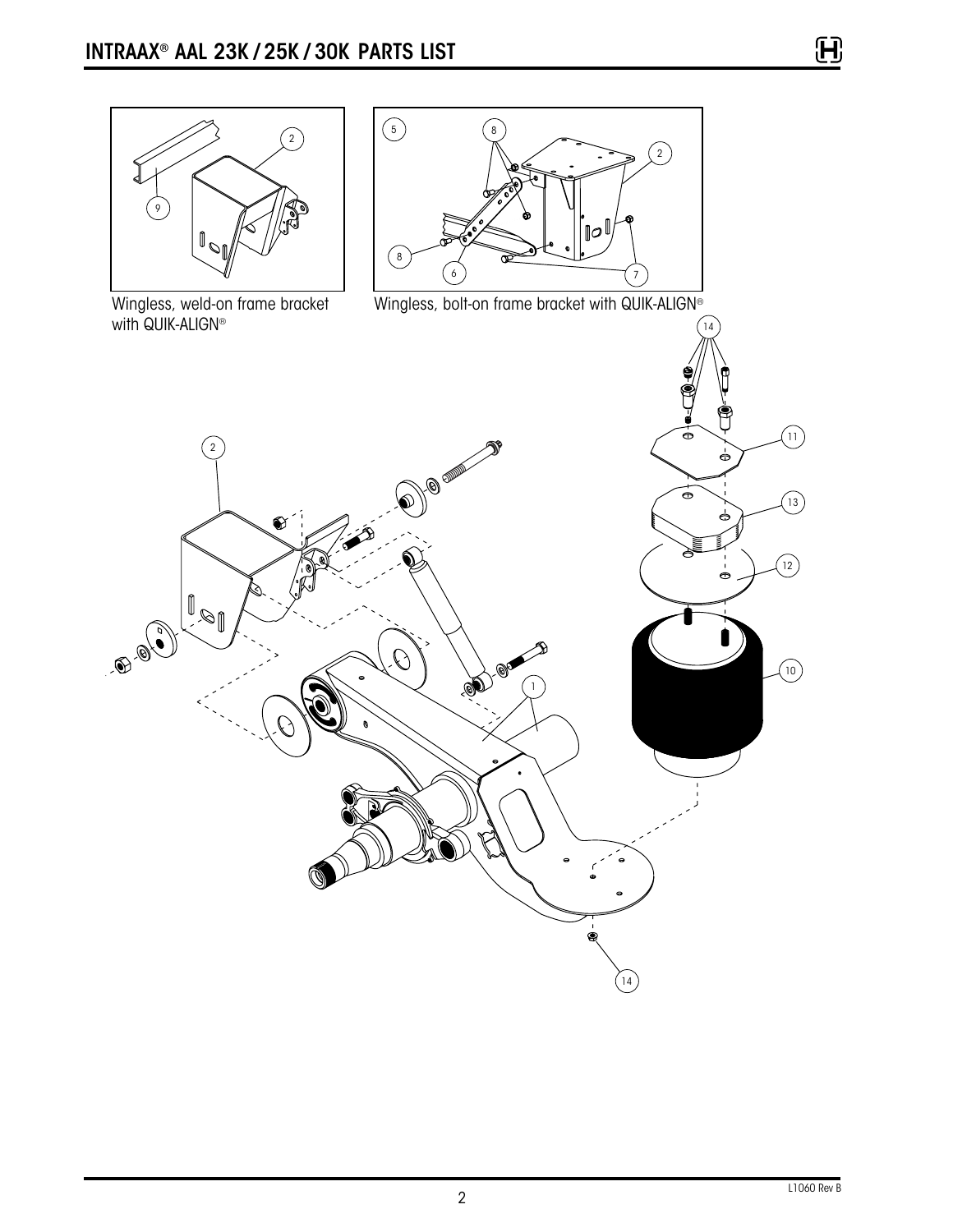## INTRAAX® AAL 23K / 25K / 30K PARTS LIST

| <b>ITEM</b> | <b>DESCRIPTION</b>                         |           | PART NO.   |            | QTY.           | <b>NOTE</b>                                                               |
|-------------|--------------------------------------------|-----------|------------|------------|----------------|---------------------------------------------------------------------------|
| 1           | AXLE / BEAM WELDMENT                       |           | HTRAAX.### |            | $\mathbf{1}$   | Contact Hendrickson for assistance                                        |
| 2           | <b>FRAME BRACKET</b> <sup>1</sup>          |           |            |            |                | See L1266 Frame Bracket Parts List                                        |
| 3           | FRAME BRACKET GUSSET (Not Shown)           |           | S-27330    |            | $\overline{2}$ | 9" - 17" ride height                                                      |
| 4           | FRAME BRACKET BRACE (Not Shown)            |           | B-2347-7   |            | 1              | Used for 19" ride height                                                  |
| 5           | <b>BOLT-ON C-CHANNEL KIT<sup>2</sup></b>   |           |            |            |                |                                                                           |
|             | 71.5" Track                                |           |            | S-31901-3C | 1              | Standard/black primer; includes c-channel, 2 struts<br>and strut bolt kit |
|             | 77.5" Track                                |           | S-31901-1C |            | 1              | Standard/black primer; includes c-channel, 2 struts<br>and strut bolt kit |
| 6           | STRUT <sup>2</sup>                         |           | B-30591    |            | $\mathbf{2}$   | $\overline{2}$                                                            |
| 7           | <b>C-CHANNEL BOLT KIT</b>                  |           | S-29822    |            | 1              | Includes 2 screws and 2 prevailing torque nuts                            |
| 8           | <b>STRUT BOLT KIT</b>                      |           | S-30720    |            | 1              | Includes 6 screws and 6 prevailing torque nuts                            |
| 9           | <b>WELD-ON C-CHANNEL</b>                   |           |            |            |                |                                                                           |
|             | 71.5" - 77.5" Tracks                       |           | A-1631-19  |            | 1              |                                                                           |
|             | 83.5" - 85" Tracks                         |           | A-1631-35  |            | 1              |                                                                           |
| 10          | <b>AIR SPRING</b> (Standard Pressure)      |           |            |            |                |                                                                           |
|             |                                            | 23K       | <b>25K</b> | 30K        |                |                                                                           |
|             | 6.5" - 7.5" Ride heights                   | S-23720   | S-23721    |            | $\overline{2}$ |                                                                           |
|             | 8" - 9" Ride heights                       | S-23613   | S-23611    | S-25871    | $\overline{2}$ |                                                                           |
|             | 12" - 19" Ride heights                     | S-23614   | S-23612    | S-25872    | $\overline{2}$ |                                                                           |
| 11          | AIR SPRING MOUNTING PLATE <sup>3</sup>     |           |            |            |                |                                                                           |
|             | 14" - 16" Ride heights                     |           | S-20905    |            | $\overline{2}$ | Weld-on hangers                                                           |
|             | 14" - 16" Ride heights                     |           | S-21145    |            | $\overline{2}$ | Bolt-on hangers                                                           |
| 12          | AIR SPRING FLEX PLATE <sup>3</sup>         |           |            |            |                |                                                                           |
|             | 9" - 19" Ride heights                      |           |            | S-23294    |                | Weld-on and bolt-on hangers                                               |
|             | 12" Ride heights                           |           |            | B-24813    |                | Bolt-on hangers                                                           |
| 13          | AIR SPRING SPACER <sup>3</sup>             |           |            |            |                |                                                                           |
|             | Five Inch Axle and LDA Large Diameter Axle |           |            |            |                |                                                                           |
|             | 14" Ride height                            |           | S-22510-4  |            | $\overline{2}$ | Weld-on and bolt-on hangers                                               |
|             | 15" Ride height                            |           | S-22510-2  |            | $\overline{2}$ | Weld-on and bolt-on hangers                                               |
|             | 16" Ride height                            |           | S-22510-3  |            | $\overline{2}$ | Weld-on and bolt-on hangers                                               |
|             | 17" Ride height                            |           | D-27049-5  |            | $\overline{2}$ | Weld-on hangers                                                           |
|             | 19" Ride height                            |           | D-27049-4  |            | $\overline{2}$ | Weld-on hangers                                                           |
| 14          | AIR SPRINGS MOUNTING KIT <sup>3</sup>      |           |            |            |                | One (1) kit per air spring                                                |
|             |                                            | 23K / 25K | 30K        |            |                |                                                                           |
|             | 6.5" - 12.0" Ride height                   | S-22619/2 |            |            | $\overline{2}$ |                                                                           |
|             | 9" - 12.0" Ride height                     |           | S-25452/2  |            | 2              |                                                                           |
|             | 14.0" Ride height                          | S-22630/2 | S-25453/2  |            | $\overline{2}$ |                                                                           |
|             | 15.0" Ride height                          | S-22631/2 | S-25454/2  |            | $\overline{2}$ |                                                                           |
|             | 16.0" Ride height                          | S-22632/2 | S-25455/2  |            | $\overline{2}$ |                                                                           |
|             | 17.0" Ride height                          | S-22619/2 | S-25452/2  |            | $\sqrt{2}$     |                                                                           |
|             | 19.0" Ride heights                         | S-22619/2 | S-25452/2  |            | $\overline{2}$ |                                                                           |

1. Options exist based on frame attachment, frame bracket style, bolt hole pattern and connection. Contact Hendrickson for assistance or refer to L1266 Frame Bracket Parts List.

2. Struts are only optional for bolt-on frame brackets. Other options exist for galvanized or different track widths. 3. Standard options listed. Other options exist. Contact Hendrickson for assistance.

Note: Identification tag can be found on the inside of the curbside beam.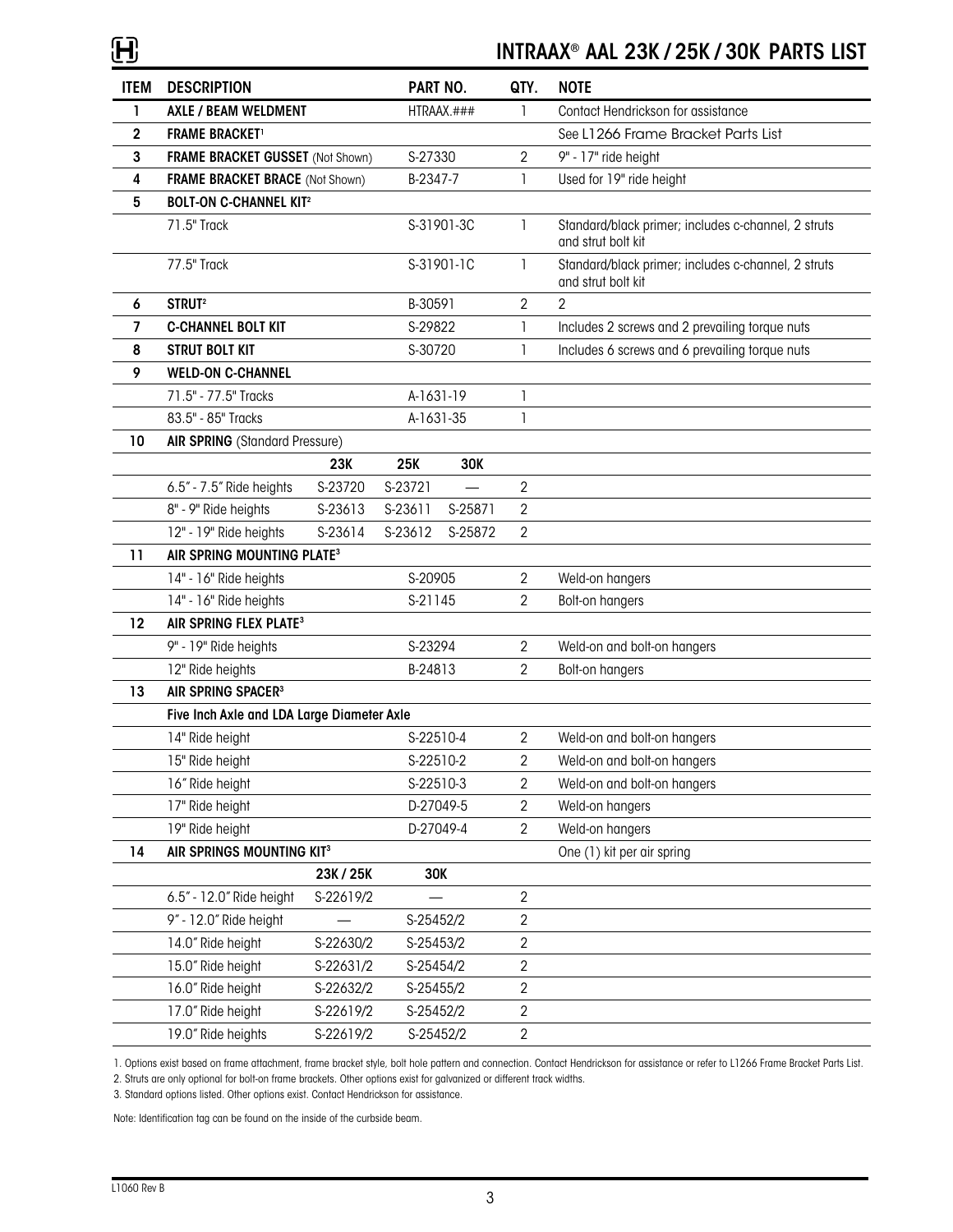



Wingless, weld-on frame bracket with QUIK-ALIGN®

Wingless, bolt-on frame bracket with QUIK-ALIGN<sup>®</sup>



 $\mathbf{H}$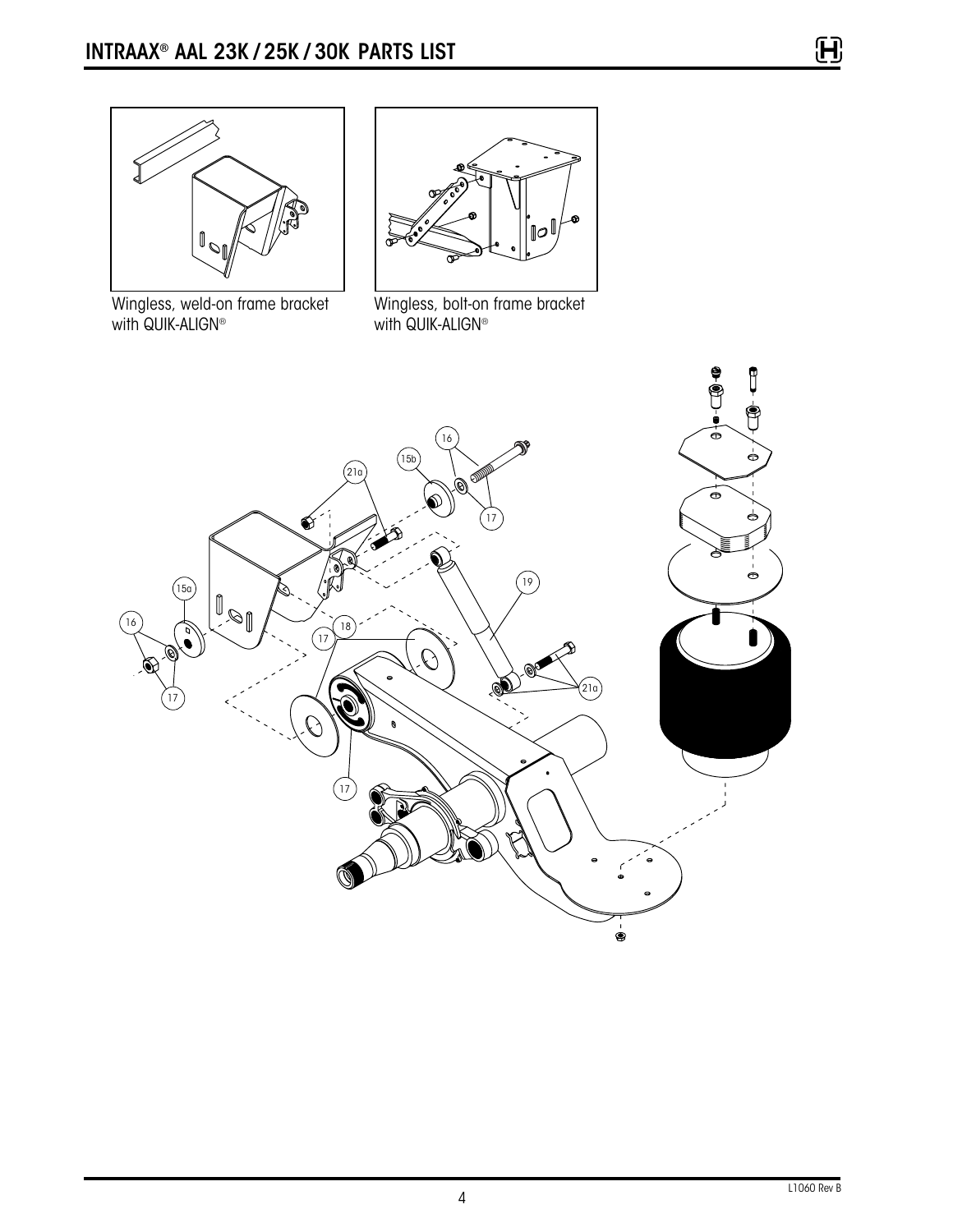## INTRAAX® AAL 23K / 25K / 30K PARTS LIST

| <b>ITEM</b> | <b>DESCRIPTION</b>                                     | PART NO.  |                  | QTY.           | <b>NOTE</b>                                                                                          |
|-------------|--------------------------------------------------------|-----------|------------------|----------------|------------------------------------------------------------------------------------------------------|
| 15          | <b>ALIGNMENT COLLARS</b>                               |           |                  |                |                                                                                                      |
|             | 15a Eccentric                                          | S-20925   |                  | $\overline{2}$ | Pivot bolt hole is offset from center of collar                                                      |
|             | 15b Concentric                                         | S-20924   |                  | 2              | Pivot bolt hole is in center of collar                                                               |
| 16          | QUIK-ALIGN® PIVOT BOLT KIT <sup>4</sup>                | S-24679   |                  | $\overline{2}$ | Includes 10" bolt, hexnut and (2) hardened washers                                                   |
| 17          | TRI-FUNCTIONAL <sup>®</sup> BUSHING KIT <sup>4,5</sup> | S-24691   |                  | $\overline{2}$ | Includes (1) TRI-FUNCTIONAL Bushing, (1) pivot bolt<br>kit, (2) bushing tube spacers and lube packet |
| 18          | <b>BUSHING TUBE SPACERS</b>                            | S-21099   |                  | 4              |                                                                                                      |
| 19          | <b>FRONT SHOCK ABSORBER</b>                            |           |                  |                |                                                                                                      |
|             | 6.5" - 9" Ride heights                                 | S-23651   |                  | $\overline{2}$ | Standard travel, standard duty cycle                                                                 |
|             | 6.5" - 9" Ride heights                                 | S-24579   |                  | 2              | Standard travel, extended service                                                                    |
|             | 12" Ride height                                        | S-23566   |                  | 2              | Standard travel, standard duty cycle                                                                 |
|             | 12" Ride height                                        | S-24023   |                  | 2              | Standard travel, extended service                                                                    |
|             | 14" - 19" Ride heights                                 | S-2212    |                  | 2              | Standard travel, standard duty cycle                                                                 |
|             | 14" - 19" Ride heights                                 | S-23316   |                  | $\overline{2}$ | Standard travel, extended service                                                                    |
| 20          | <b>REAR SHOCK ABSORBER (Not Shown)</b>                 |           |                  |                |                                                                                                      |
|             | 6.5" - 7.5" Ride heights                               | S-20345   |                  | $\overline{2}$ |                                                                                                      |
|             | 9" - 12" Ride heights                                  | S-25436   |                  | $\overline{2}$ |                                                                                                      |
|             | 14" - 17" Ride heights                                 | S-25437   |                  | 2              |                                                                                                      |
| 21          | <b>SHOCK BOLT KIT</b>                                  |           |                  |                |                                                                                                      |
|             |                                                        | 5-inch    | LDA <sup>™</sup> |                |                                                                                                      |
|             | 21a Front shock absorber                               | S-24757/2 | S-31080/2        | $\overline{2}$ | (1) One kit per shock                                                                                |
|             | 21b Rear shock absorber (Not Shown) S-2157/2           |           | S-2157/2         | 2              | (1) One kit per shock                                                                                |

4. Best installed with Hendrickson's E-20 socket S-24536 (1-inch drive sleeveless), S-25119 (1-inch drive sleeve) or S-24303 (3/4-inch drive sleeveless).

5. Bushing tool S-21307 is required to correctly rebush the suspension.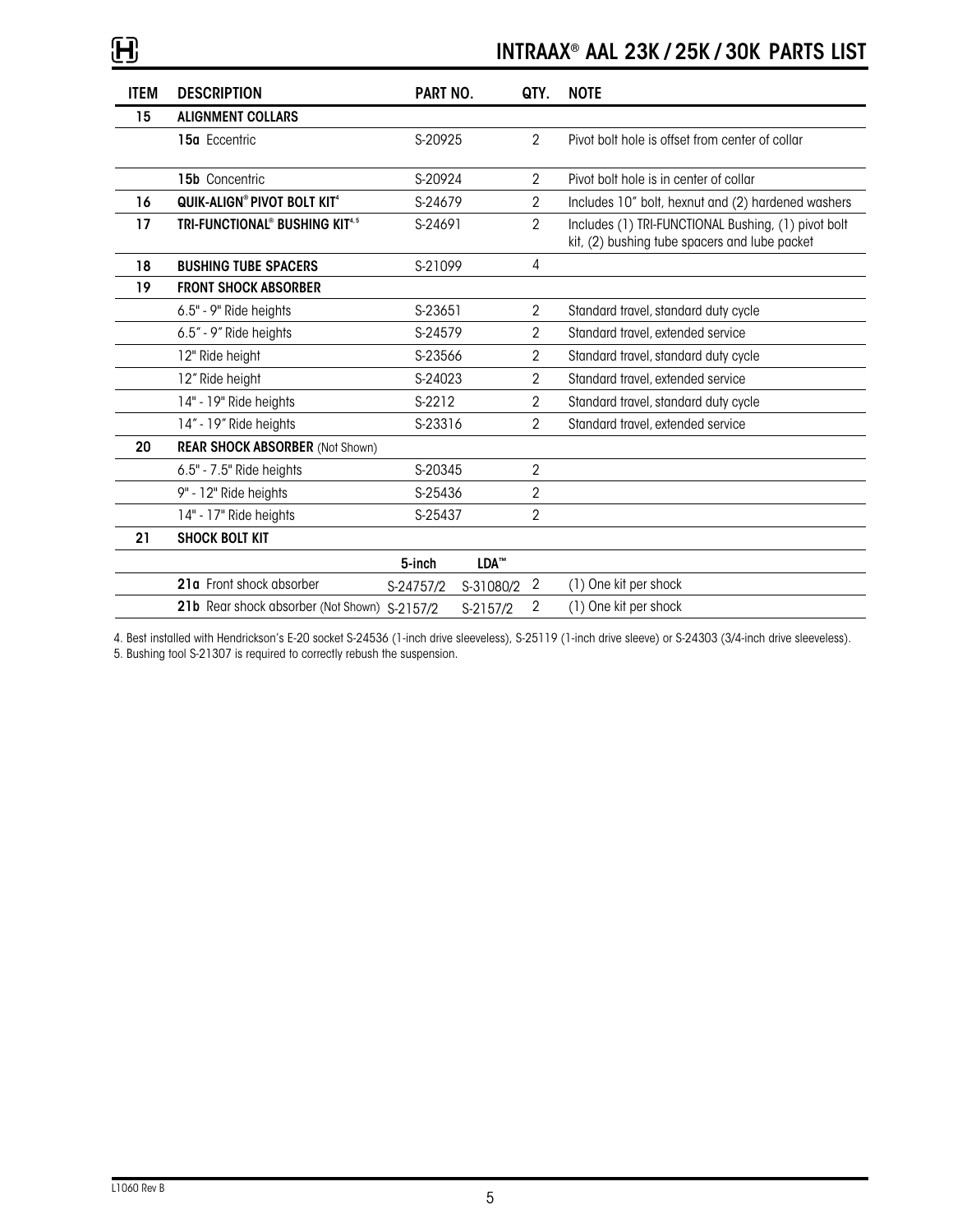| <b>NOTES:</b> |   |
|---------------|---|
|               |   |
|               |   |
|               |   |
|               |   |
|               |   |
|               |   |
|               |   |
|               |   |
|               |   |
|               |   |
|               |   |
|               |   |
|               |   |
|               |   |
|               |   |
|               |   |
|               |   |
|               |   |
|               |   |
|               |   |
|               |   |
|               |   |
|               |   |
|               |   |
|               |   |
|               |   |
|               |   |
|               |   |
|               |   |
|               |   |
|               | - |
|               |   |
|               |   |
|               |   |
|               |   |
|               |   |
|               |   |
|               |   |
|               |   |

 $\mathbf{H}$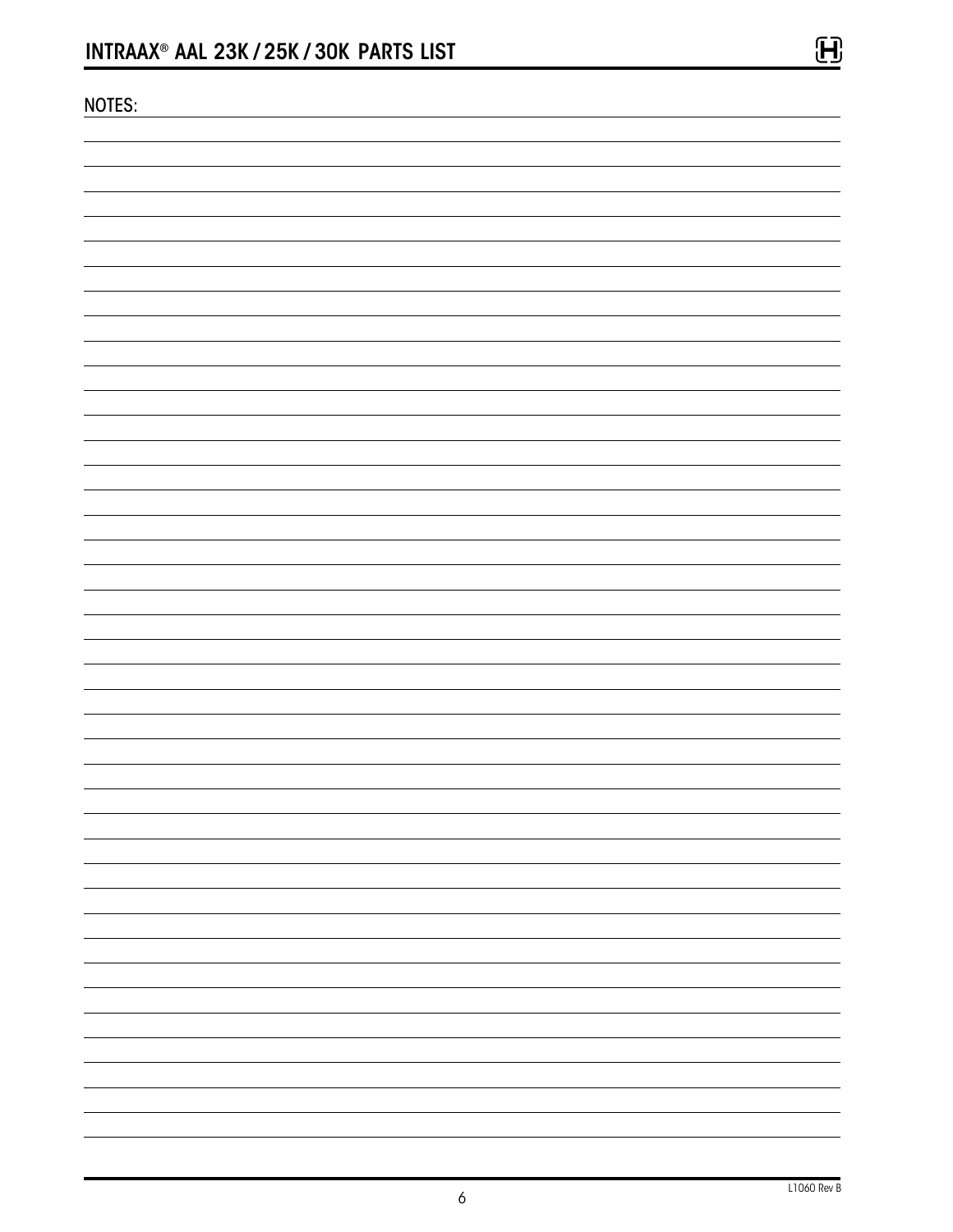NOTES:

| $\sim$ 100 $\sim$                                    |
|------------------------------------------------------|
|                                                      |
|                                                      |
|                                                      |
|                                                      |
| $\overline{\phantom{0}}$                             |
|                                                      |
|                                                      |
|                                                      |
|                                                      |
|                                                      |
|                                                      |
|                                                      |
| $\overline{\phantom{a}}$<br>$\overline{\phantom{0}}$ |
|                                                      |
|                                                      |
|                                                      |
| $\overline{\phantom{a}}$<br>$\overline{\phantom{0}}$ |
|                                                      |
|                                                      |
|                                                      |
|                                                      |
|                                                      |
|                                                      |
|                                                      |
|                                                      |
|                                                      |
| $\overline{\phantom{0}}$<br>$\overline{\phantom{0}}$ |